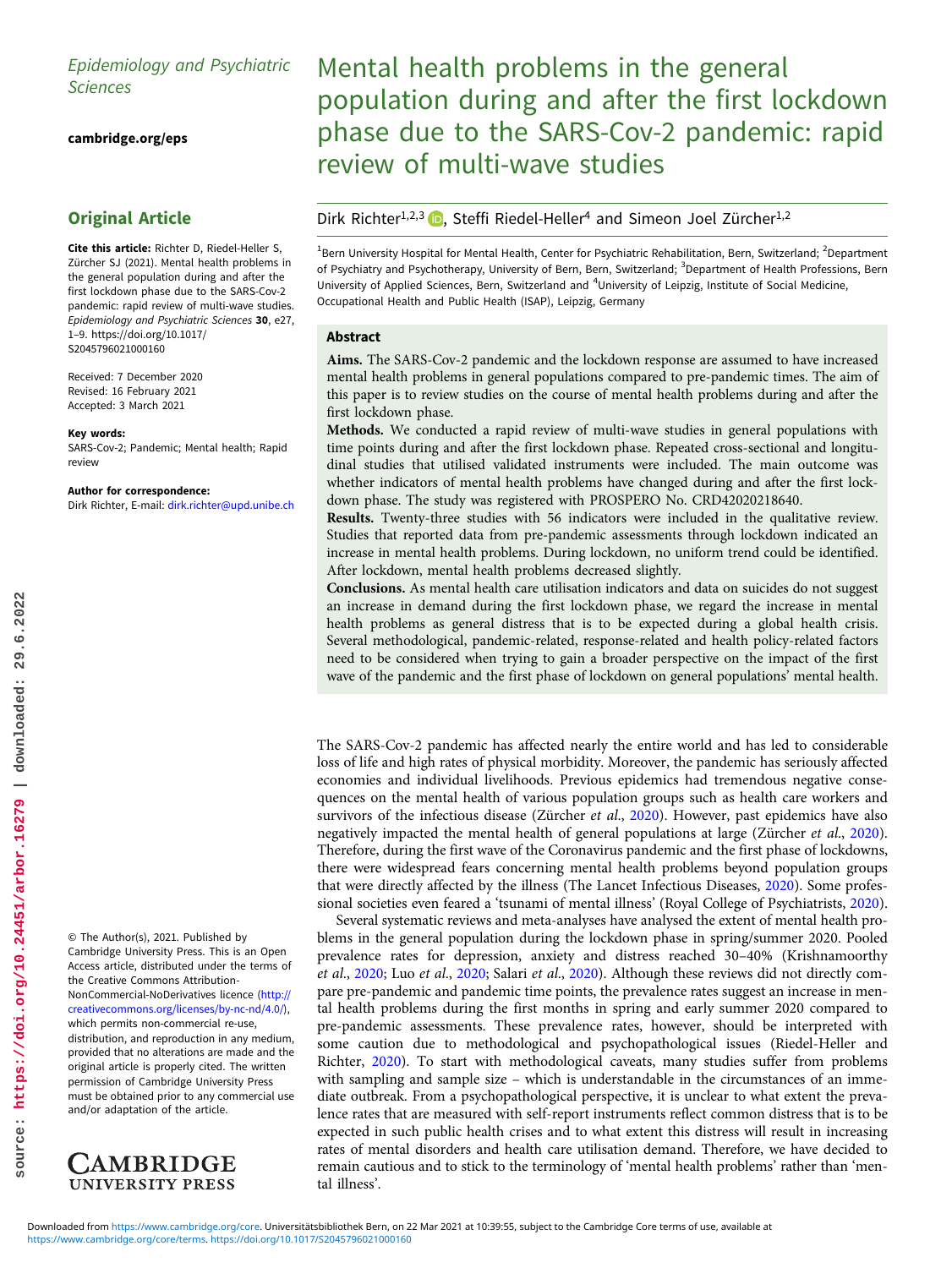Another point that needs to be considered is the research design of most studies in this field. Most studies have utilised either a one-time cross-sectional design or have compared prelockdown data to cross-sectional results from data collection during lockdown. As nearly all countries eased their restrictions during summer 2020 and many have already entered the second phase of strict non-pharmacological interventions, we seek to explore the course of mental health problems during and after the first phase of lockdowns that is closely related to the first pandemic wave. A longitudinal perspective can help to solve some of the methodological and psychopathological problems and may inform about possible future developments concerning mental health during the pandemic.

## **Methods**

We have conducted a rapid review of multi-wave studies that gathered data from general populations during and/or after the first lockdown phase in 2020. Rapid reviews are recommended in cases where swift information is needed in order to inform policies and administrative responses to health-related challenges (Tricco et al., 2017). In doing so, rapid reviews waive some characteristics of systematic reviews to facilitate a publication that will be utilised more quickly than is common with systematic review. Our rapid review was registered with PROSPERO CRD42020218640.

We searched PubMed (including preprint servers medRxiv, bioRxiv, arXiv, Research Square and SSRN), PsychInfo and the preprint server PsyArXiv with search terms that have been adapted to the requirements of each database (see details in the Supplementary Material). We also searched the search machine Google Scholar with very broad search terms. Inclusion criteria were as follows: studies that covered at least two time points during the first lockdown phase or at least one time point during lockdown and one time point after easing of public health restrictions. Studies that, for whatever reason, reported additional prepandemic data were not excluded. Both repeated cross-sectional surveys and longitudinal panel studies were deemed to be analysed. Included languages were English, French, Dutch, Spanish and German. Publications in other languages were excluded. Further, we included only studies that utilised psychometrically validated instruments for assessing mental health problems. Any reporting modus (means, prevalence rates, regression coefficients) was included as long as data on at least two time points were reported. Exclusion criteria were (a) health care workers, (b) survivors or patients with SARS-CoV-2, (c) vulnerable populations with a risk of being marginalised that live in precarious situations, with poor access to health care services, with chronic physical conditions (e.g. homeless people, people with preexisting mental illness, indigenous populations, cancer patients), (d) specific subpopulations (e.g. students, young adults, seniors). The search was conducted by DR and randomly checked by SZ.

We extracted the following data: authors, country of data collection, publication status (preprint  $\nu$ . peer-reviewed publication), sampling procedure, sample size, utilised assessment instrument, scale means or prevalence rates at the following time points: prelockdown, first and last time points during lockdown, postlockdown. Results were briefly summarised in a separate column. In the case of non-reporting of means or prevalence data (e.g. when coefficients were reported), we extracted the result as provided by the authors. When only figures were presented, we estimated the exact numbers by measuring the bars. In cases where prevalence rates and scores were reported from the same study, we extracted both indicators. In order to provide a simplified overview of the changes during and after the first lockdown phase, we will display the results in three figures in the Supplementary Material.

Data extraction was conducted by DR and checked by SZ. Quality appraisal was conducted with an adapted instrument (Munn *et al.*,  $2015$ ). Items were rated on the options: yes, no, unclear. Following criteria were covered: sampling frame, sampling method, sample size, subjects and setting description, coverage, standardised procedures and response rate. Quality appraisal was conducted by SZ and randomly checked by DR. The application of meta-analytical methods was impossible due to the heterogeneity of instruments, time points and measures. There was no funding source for this study.

## Results

After study selection (Fig. 1), we included 23 publications into the qualitative and narrative synthesis. Four of these studies covered the USA, another four were from Germany (one jointly with Austria) and three were from the UK. Apart from the two publications from China, the remainder of the studies were single publications from various countries that predominantly covered European populations. Sixteen studies were peer-reviewed, seven were published as preprints.

We identified the following study characteristics (Table 1). The sample sizes ranged from less than 200 to 90 000 per time point. Twelve studies managed to collect data from representative samples while 11 utilised convenience or snowball sampling. The included studies reported results from 56 indicators. This means that many studies utilised two or three instruments simultaneously (e.g. anxiety plus depression). Seven studies reported data from pre-pandemic time points, six from post-lockdown phase. The instrument most utilised was the 'Depression, Anxiety, and Stress Scales', followed by the 'Patient Health Questionnaire' and the 'Generalised Anxiety Disorder Assessment'. Different versions of these and other scales were used. Our quality appraisal (Supplementary Material) has shown that many studies have issues with sampling, recruitment and coverage, while the research procedures and the description of subjects and settings were well reported.

The changes of means, prevalence rates and coefficients were not uniform across indicators, types of mental health problems and time points (see online Supplementary Figs 2–4). The general impression was as follows: a huge variation during lockdown but no uniform trends and a slight decrease of indicator data after lockdown. We also noted an increase from pre-pandemic times to lockdown.

We also looked for trends in specific types of mental health problems (e.g. anxiety or depression) and for trends in countries with more than two studies. Again, we found no uniform trends across studies.

### **Discussion**

This rapid review has compiled data from multi-wave studies that analysed mental health problems during and after the first lockdown phase of the SARS-Cov-2-pandemic. We did not find a uniform trend of mental health problems and assume – without being able to quantify – a considerable heterogeneity. However, the most likely 'big picture' that emerged is as follows: as suggested by previous systematic reviews (Krishnamoorthy et al.,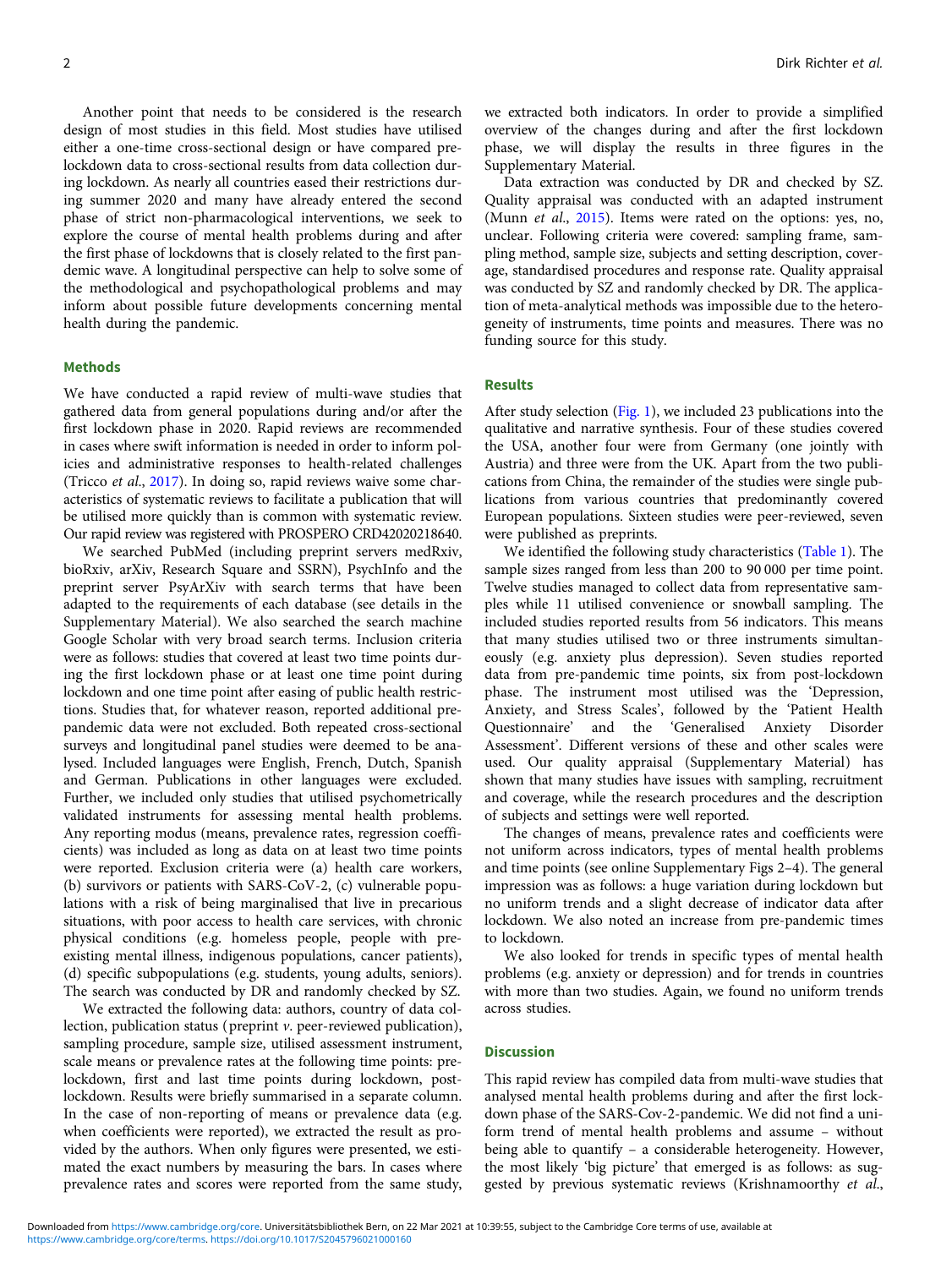

Fig. 1. Flow-chart according to PRISMA.

2020; Luo et al., 2020; Salari et al., 2020), an increase in mental health problems can be seen from pre-pandemic time points to the first phase of the lockdown. During the first phase, we see a diversity of trends, some increasing, some decreasing and some with no changes. After the easing of the restrictions, we mainly find a slight decrease in mental health problems. This decrease, however, does not reach pre-pandemic levels.

Several methodological, psychopathological, pandemic-related, lockdown-related and policy-related issues have to be considered while interpreting this somewhat unclear picture.

- (1) Methodologically, we found a diversity of instruments, of versions of the same instrument and sampling approaches that were utilised in the studies. Additionally, we found many studies that used more than one indicator answered by the same respondents. This methodological challenge is known from previous reviews on prevalence changes of mental illness and needs to be accounted for as the effect sizes are dependent (Richter et al., 2019; Fernandez-Castilla et al., 2020).
- (2) In terms of psychopathology, we found several mental health problems that were addressed: anxiety, depression and distress among them prominently. While these are negative emotional reactions, it is not clear what kind of problem is most relevant and whether these problems reflect general distress. And again, we did not find a clear trend that emerged in

this regard. Additionally, we have seen statistically relevant differences in means and prevalences between time points during and after lockdown that prima facie do not indicate large clinical relevance and effect size.

(3) In many countries, the mental health-related consequences of the pandemic cannot be clearly separated from lockdown effects as lockdowns are commonly implemented when infection rates are high. Nevertheless, we assume that emotional reactions to the infection are a major background of the mental health problems that have emerged. Although consequences from financial hardship will certainly impact emotional states during the pandemic, research has shown that people who received financial support during the pandemic reported less mental health needs than those who did not receive such support (Berkowitz and Basu, 2021). Many countries, even in the developing world (e.g. Brazil), have supported their citizens with financial aid or furlough programmes during the pandemic (Richter, 2021).

In this regard, it needs to be considered that the first wave of the pandemic in larger countries did not hit the entire country at the same time. In many countries, the pandemic spread from hotspots (e.g. Lombardy in Italy or the Northeast of the USA) to other areas. Data from the United States Centers for Disease Control suggest that mental health problems are to a certain extent correlated to infection rates (CDC, 2020). Therefore, precise points of time of data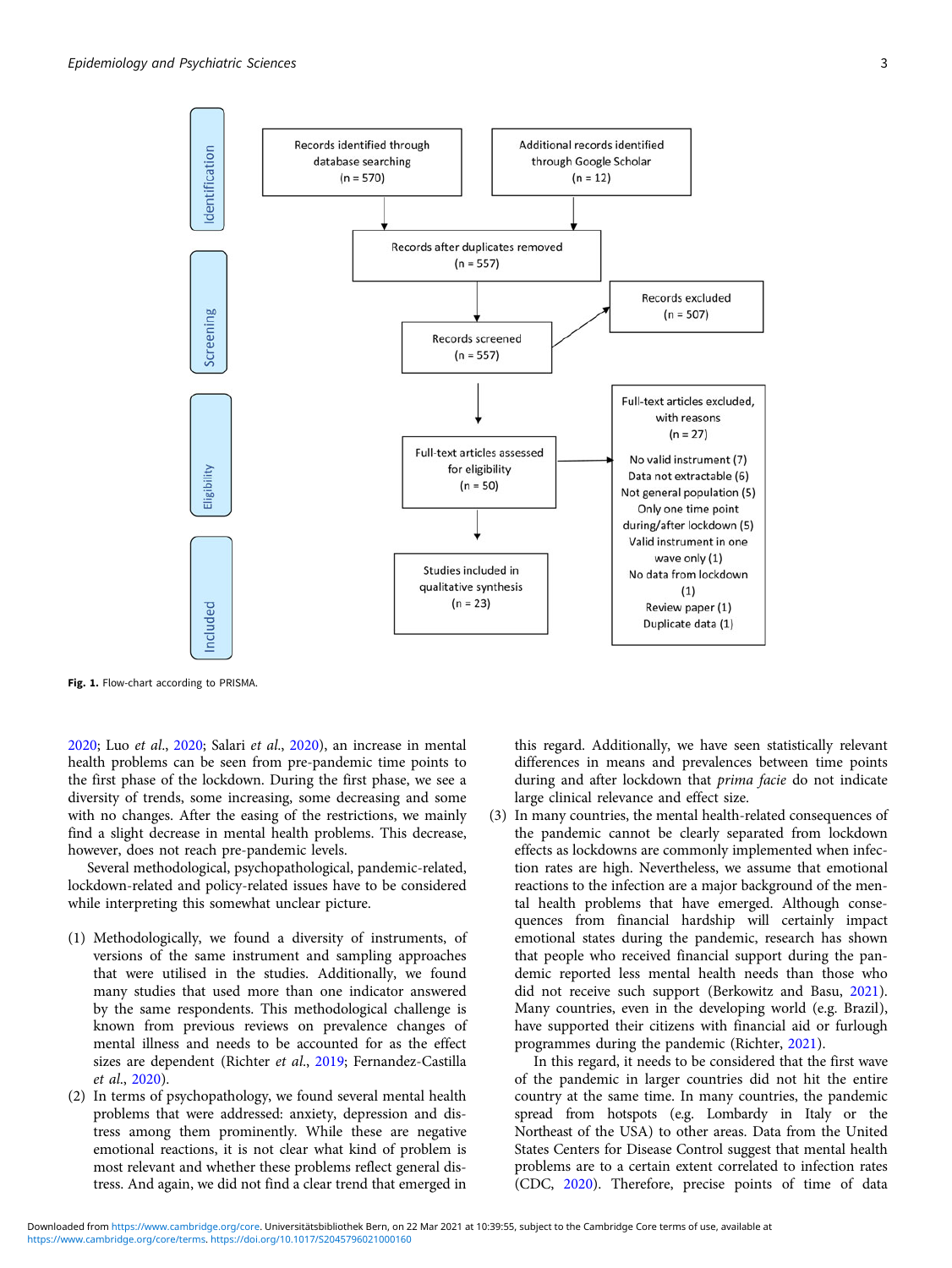Table 1. Characteristics of multi-wave studies reporting on mental health problems for at least two time points (during the first lockdown/pandemic wave or during the first lockdown/pandemic wave or during the first lockdo after easing of public health restrictions)

| Author             | Country       | Pre-print (PP)/<br>peer-reviewed<br>(PR) | Design          | Sampling                                                | Sample<br>size      | Instrument                   | Pre-lockdown             | First<br>lockdown | Latest<br>lockdown | Post-lockdown            | Results (effect size if<br>provided by original<br>studies)                                                                                          |
|--------------------|---------------|------------------------------------------|-----------------|---------------------------------------------------------|---------------------|------------------------------|--------------------------|-------------------|--------------------|--------------------------|------------------------------------------------------------------------------------------------------------------------------------------------------|
| Canet-Juric et al. | Argentina     | PR                                       | Panel           | Non-representative<br>online survey, social<br>networks | 6057                | BDI-II (score)               |                          | 8.74              | 9.41               |                          | Significant increase;<br>small effect size                                                                                                           |
|                    |               |                                          |                 |                                                         |                     | STAI (score)                 |                          | 1.16              | 1.11               |                          | Significant decrease;<br>small effect size                                                                                                           |
|                    |               |                                          |                 |                                                         |                     | PANAS (neg.)<br>(score)      | $\equiv$                 | 17.6              | 17.14              | $\overline{\phantom{0}}$ | Significant decrease;<br>small effect size                                                                                                           |
|                    |               |                                          |                 |                                                         |                     | PANAS (pos.)<br>(score)      | $\overline{\phantom{0}}$ | 24.06             | 23.79              | $\overline{\phantom{0}}$ | Significant decrease;<br>small effect size                                                                                                           |
| Chandola et al.    | <b>UK</b>     | PP                                       | Panel           | Representative<br>household panel<br>survey             | 10 266-<br>11582    | GHQ-12<br>(prevalence)       | 24                       | 37.2              | 33.8               |                          | Significant increase<br>from pre-lockdown to<br>first lockdown;<br>decrease first lockdown<br>to latest lockdown (no<br>formal significance<br>test) |
| Daly et al.        | <b>USA</b>    | PR                                       | Cross-sectional | Representative<br>online survey                         | $5075 -$<br>6819    | PHQ-2<br>(prevalence)        | 8.9                      | 10.5              | 14.2               |                          | Significant increase<br>across all time points                                                                                                       |
|                    |               |                                          |                 |                                                         |                     | PHQ-2<br>(score)             | 0.69                     | 0.82              | 1.08               | Ĭ.                       | Significant increase<br>across all time points                                                                                                       |
| De Quervain et al. | Switzerland   | PP                                       | Cross-sectional | Non-representative<br>online survey                     | $5120 -$<br>10, 438 | PHO-9<br>(prevalence)        | 3.4                      | 9.1               | 12.5               | $\overline{\phantom{a}}$ | Significant increase<br>across all time points                                                                                                       |
| Duan et al.        | China         | PR                                       | Panel           | Random online<br>survey                                 | 1390                | <b>PSS-10</b><br>(score)     | $\overline{\phantom{0}}$ | 2.56              | 2.36               | $\overline{\phantom{0}}$ | Significant decrease;<br>medium effect size                                                                                                          |
| Du Roscoät         | France        | PP                                       | Cross-sectional | Representative<br>online survey                         | 2000                | HADS (Anx.)<br>(prevalence)  |                          | 26.7              | 18.4               | 16.9                     | Significant decrease<br>from first lockdown to<br>post-lockdown                                                                                      |
|                    |               |                                          |                 |                                                         |                     | HADS (Depr.)<br>(prevalence) |                          | 19.9              | 18.6               | 12.1                     | Significant decrease<br>from first lockdown to<br>post-lockdown                                                                                      |
| Fancourt et al.    | <b>UK</b>     | PP                                       | Panel           | Representative<br>online survey                         | 36 5 20             | PHQ-9<br>(score)             | $\overline{a}$           | $\approx 7.36$    | $\approx 5.96$     | $\approx$ 5.56           | Significant decrease<br>from first lockdown to<br>post-lockdown                                                                                      |
|                    |               |                                          |                 |                                                         |                     | GAD-7 (score)                |                          | $\approx$ 5.92    | $\approx$ 4.44     | $\approx 4.04$           | Significant decrease<br>from first lockdown to<br>post-lockdown                                                                                      |
|                    | <b>Brazil</b> | PP                                       | Panel           |                                                         | 360                 |                              | $\overline{\phantom{a}}$ | 20.54             | 22.03              | $\overline{\phantom{a}}$ | Significant increase                                                                                                                                 |

Γ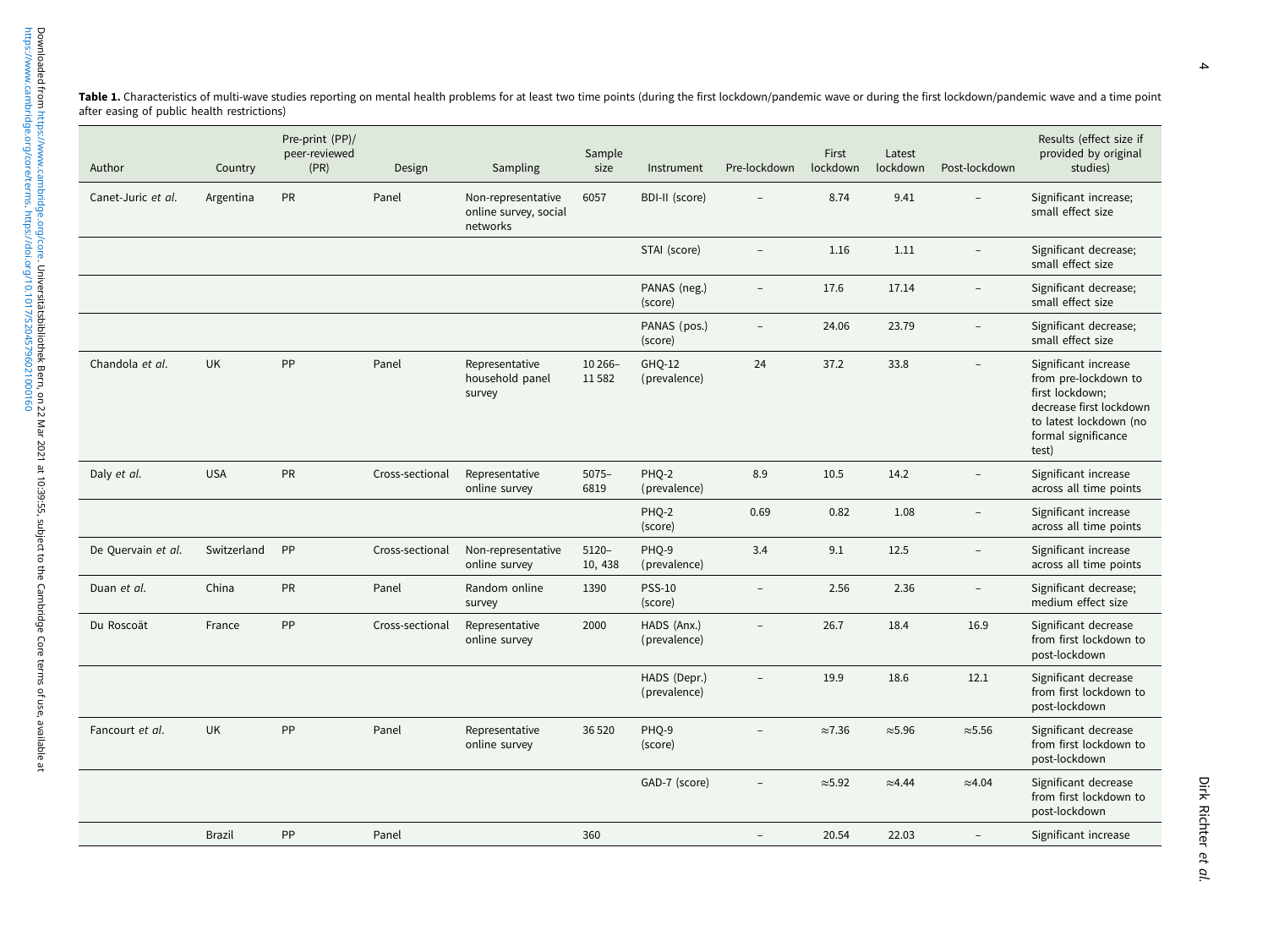| Filgueiras and<br>Stults-Kolehmainen |            |            |                 | Non-representative<br>online survey |                  | <b>PSS-10</b><br>(score)       |                          |                          |                 |                          |                                                                                                                                      |
|--------------------------------------|------------|------------|-----------------|-------------------------------------|------------------|--------------------------------|--------------------------|--------------------------|-----------------|--------------------------|--------------------------------------------------------------------------------------------------------------------------------------|
|                                      |            |            |                 |                                     |                  | <b>PSS-10</b><br>(prevalence)  | $\equiv$                 | 65.8                     | 74.7            | $\overline{a}$           | Increase (no test<br>statistic provided)                                                                                             |
|                                      |            |            |                 |                                     |                  | FDI (score)                    | $\overline{\phantom{a}}$ | 65.32                    | 70.31           | $\bar{ }$                | Significant increase                                                                                                                 |
|                                      |            |            |                 |                                     |                  | <b>FDI</b><br>(prevalence)     | $\equiv$                 | 62.2                     | 72.2            | $\qquad \qquad -$        | Increase (no test<br>statistic provided)                                                                                             |
|                                      |            |            |                 |                                     |                  | STAI (score)                   | $\overline{\phantom{0}}$ | 43.61                    | 49.88           | $\overline{a}$           | Significant increase                                                                                                                 |
|                                      |            |            |                 |                                     |                  | <b>STAI</b><br>(prevalence)    | $\overline{a}$           | 48.2                     | 64.3            | $\overline{a}$           | Increase (no test<br>statistic provided)                                                                                             |
| Fiorillo et al.                      | Italy      | PR         | Cross-sectional | Non-representative<br>online survey | 20720            | DASS-21<br>(Depr.)<br>(score)  |                          | 12.1                     | 13.1            | $\overline{\phantom{0}}$ | Significant increase                                                                                                                 |
|                                      |            |            |                 |                                     |                  | DASS-21<br>(Anx.) (score)      |                          | 7.5                      | 8.5             |                          | Significant increase                                                                                                                 |
|                                      |            |            |                 |                                     |                  | DASS-21<br>(Stre.) (score)     | $\overline{a}$           | 16                       | 17.2            | $\overline{a}$           | Significant increase                                                                                                                 |
| Gopal et al.                         | India      | PR         | Panel           | Non-representative<br>online survey | 159              | GAD-7<br>(prevalence)          | $\overline{a}$           | 10.4                     | 12.7            | $\overline{\phantom{a}}$ | Significant increase                                                                                                                 |
|                                      |            |            |                 |                                     |                  | PHO-2<br>(prevalence)          |                          | 14.8                     | 26.1            |                          | Significant increase                                                                                                                 |
| Hetkamp et al.                       | Germany    | PR         | Cross-sectional | Non-representative<br>online survey | 16 24 5          | GAD-7<br>(prevalence)          | 7.2                      | 37                       | 22.1            | $\equiv$                 | Increase pre-lockdown<br>to first lockdown;<br>decrease from first<br>lockdown to latest<br>lockdown (no test<br>statistic provided) |
| Holman et al.                        | <b>USA</b> | ${\sf PR}$ | Cross-sectional | Representative<br>online survey     | $2122 -$<br>2234 | ASDS-5<br>(score)              | $\overline{\phantom{a}}$ | $\approx$ 1.75           | ${\approx}1.95$ |                          | Significant increase                                                                                                                 |
|                                      |            |            |                 |                                     |                  | BSI (score)                    | $\overline{\phantom{a}}$ | $\approx 0.55$           | $\approx 0.76$  | $\overline{\phantom{a}}$ | Significant increase                                                                                                                 |
| Kikuchi et al.                       | Japan      | PR         | Panel           | Non-representative<br>online survey | 2078             | K <sub>6</sub><br>(prevalence) | $\overline{a}$           | 9.34                     | 11.31           | $\overline{\phantom{0}}$ | Significant increase                                                                                                                 |
|                                      |            |            |                 |                                     |                  | K6 (score)                     | $\overline{\phantom{a}}$ | 4.79                     | 5.6             | $\equiv$                 | Significant increase                                                                                                                 |
| Kimhi et al.                         | Israel     | PR         | Panel           | Representative<br>online survey     | 300              | BSI (score)                    | $\overline{\phantom{a}}$ | 2.35                     | $\ldots$        | 2.19                     | Significant decrease                                                                                                                 |
| Mata et al.                          | Germany    | PP         | Panel           | Representative<br>online survey     | 3500             | STAI (score)                   | $\overline{a}$           | 1.8                      | 1.7             | 1.66                     | Significant decrease<br>between first lockdown<br>and latest lockdown/<br>post-lockdown                                              |
|                                      |            |            |                 |                                     |                  | PHQ-2<br>(score)               |                          | $\overline{\phantom{m}}$ | 1.5             | 1.43                     | Significant decrease<br>between first lockdown<br>and latest lockdown/<br>post-lockdown                                              |
| O'Connor et al.                      | <b>UK</b>  | <b>PR</b>  | Panel           | Representative<br>online survey     | $2604-$<br>3077  | PHQ-9<br>(prevalence)          |                          | 26.1                     | 23.7            | $\overline{\phantom{0}}$ | Non-significant<br>decrease                                                                                                          |

 $\sigma$ 

ļ.

l.

J.

ŀ,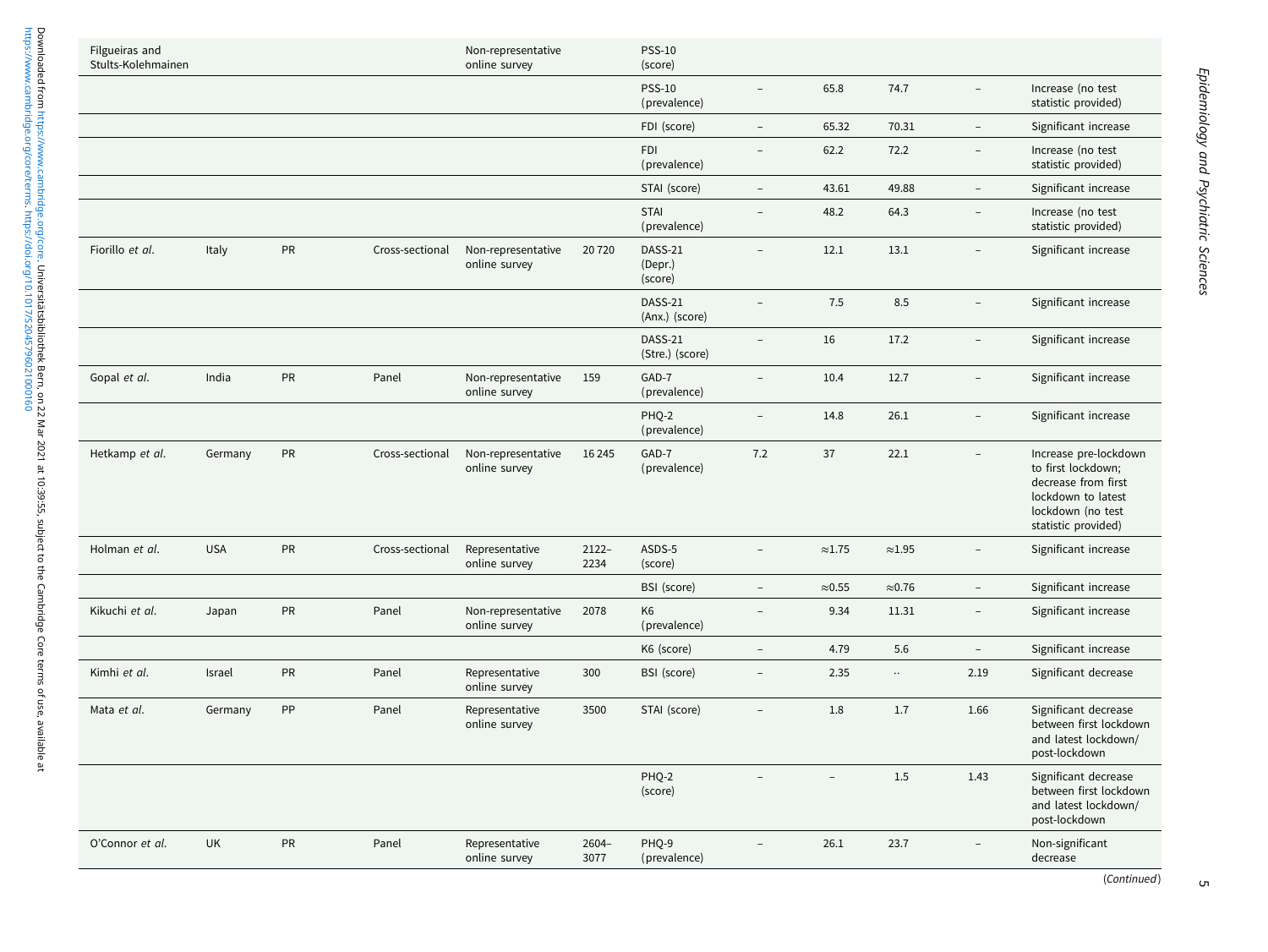## Table 1. (Continued.)

| Author                     | Country                | Pre-print (PP)/<br>peer-reviewed<br>(PR) | Design          | Sampling                            | Sample<br>size   | Instrument                               | Pre-lockdown             | First<br>lockdown | Latest<br>lockdown       | Post-lockdown            | Results (effect size if<br>provided by original<br>studies)                                                                                                    |
|----------------------------|------------------------|------------------------------------------|-----------------|-------------------------------------|------------------|------------------------------------------|--------------------------|-------------------|--------------------------|--------------------------|----------------------------------------------------------------------------------------------------------------------------------------------------------------|
|                            |                        |                                          |                 |                                     |                  | GAD-7<br>(prevalence)                    | L.                       | 21                | 16.8                     | $\overline{a}$           | Significant decrease                                                                                                                                           |
| Planchuelo-Gómez<br>et al. | Spain                  | PP                                       | Panel           | Non-representative<br>online survey | $1174-$<br>3550  | <b>DASS-21</b><br>(Ans.)<br>(prevalence) | $\overline{\phantom{0}}$ | 32.45             | 37.22                    | $\overline{\phantom{0}}$ | Significant increase                                                                                                                                           |
|                            |                        |                                          |                 |                                     |                  | DASS-21<br>(Anx.) (score)                | $\overline{\phantom{0}}$ | 3.15              | 3.6                      | $\overline{\phantom{0}}$ | Significant increase                                                                                                                                           |
|                            |                        |                                          |                 |                                     |                  | DASS-21<br>(Depr.)<br>(prevalence)       |                          | 44.11             | 46.42                    | $\overline{\phantom{0}}$ | Significant increase                                                                                                                                           |
|                            |                        |                                          |                 |                                     |                  | DASS-21<br>(Depr.)<br>(score)            | $\overline{\phantom{0}}$ | 5.06              | 5.55                     | $\overline{\phantom{0}}$ | Significant increase                                                                                                                                           |
|                            |                        |                                          |                 |                                     |                  | DASS-21<br>(Stre.)<br>(prevalence)       | $\overline{\phantom{0}}$ | 37                | 49.66                    | $\overline{\phantom{0}}$ | Significant increase                                                                                                                                           |
|                            |                        |                                          |                 |                                     |                  | <b>DASS-21</b><br>(Stre.) (score)        | $\equiv$                 | 6.5               | 7.94                     | $\overline{\phantom{a}}$ | Significant increase                                                                                                                                           |
| Schnell and<br>Krampe      | Germany<br>and Austria | PR                                       | Cross-sectional | Non-representative<br>online survey | 1527             | PHQ-4<br>(score)                         | $\overline{\phantom{a}}$ | 3.21              | $\overline{\phantom{a}}$ | 3.87                     | Significant increase                                                                                                                                           |
|                            |                        |                                          |                 |                                     |                  | PHQ-4<br>(prevalence)                    | $\equiv$                 | 42                | $\overline{a}$           | 40                       | No significant decrease                                                                                                                                        |
| Staples et al.             | Australia              | PR                                       | Cross-sectional | Non-representative<br>online survey | 5454             | K-10 (score)                             | 31.2                     | 31.4              | 30.7                     | $\overline{\phantom{0}}$ | Non-significant<br>changes                                                                                                                                     |
|                            |                        |                                          |                 |                                     |                  | PHQ-9<br>(score)                         | 14.3                     | 14.4              | 14.1                     | $\qquad \qquad -$        | Non-significant<br>changes                                                                                                                                     |
|                            |                        |                                          |                 |                                     |                  | GAD-7 (score)                            | 12.1                     | 12.5              | 11.9                     | $\overline{\phantom{0}}$ | Significant increase<br>between pre-lockdown<br>and first lockdown;<br>significant decrease<br>between first lockdown<br>and latest lockdown<br>(small effect) |
| Twenge and Joiner          | <b>USA</b>             | PR                                       | Cross-sectional | Representative<br>online survey     | 17 067-<br>90798 | PHQ-2<br>(prevalence)                    | 6.6                      | 23.5              | 24.9                     |                          | Significant increase<br>between pre-lockdown<br>and first lockdown;<br>significant increase                                                                    |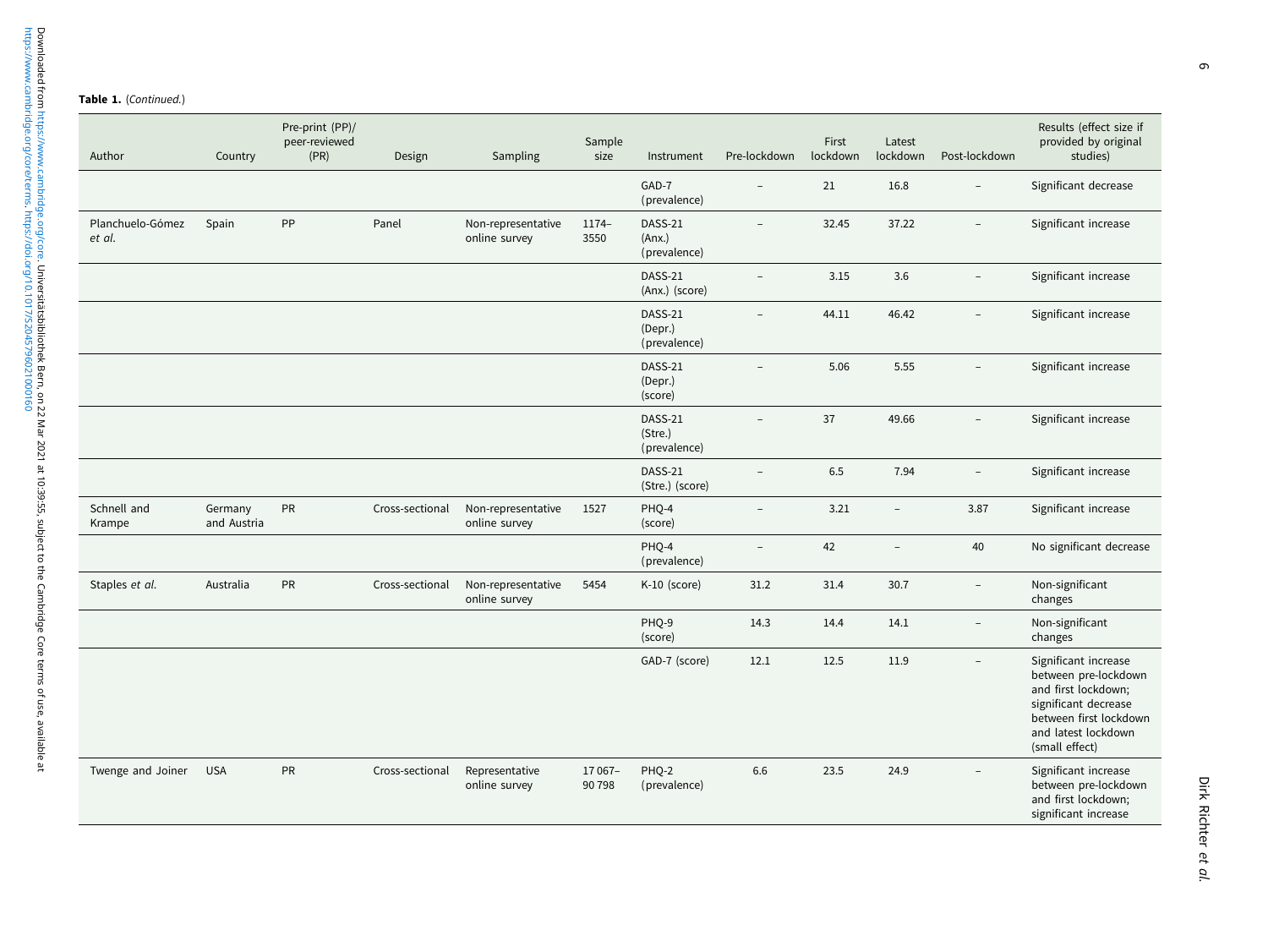|                   |            |           |       |                                     |                 |                               |                          |       |       |                     | between first lockdown<br>and latest lockdown                                                                                                |
|-------------------|------------|-----------|-------|-------------------------------------|-----------------|-------------------------------|--------------------------|-------|-------|---------------------|----------------------------------------------------------------------------------------------------------------------------------------------|
|                   |            |           |       |                                     |                 | GAD-2<br>(prevalence)         | 8.2                      | 30.8  | 29.4  |                     | Significant increase<br>between pre-lockdown<br>and first lockdown;<br>significant decrease<br>between first lockdown<br>and latest lockdown |
| Wang et al.       | China      | <b>PR</b> | Panel | Non-representative<br>online survey | $861 -$<br>1304 | IES-R (score)                 | $\overline{a}$           | 32.98 | 30.76 |                     | Significant decrease                                                                                                                         |
|                   |            |           |       |                                     |                 | DASS-21<br>(Stre.) (score)    |                          | 7.76  | 7.86  |                     | Non-significant<br>increase                                                                                                                  |
|                   |            |           |       |                                     |                 | DASS-21<br>(Anx.) (score)     | $\overline{\phantom{a}}$ | 6.16  | 6.15  |                     | Non-significant<br>decrease                                                                                                                  |
|                   |            |           |       |                                     |                 | DASS-21<br>(Depr.)<br>(score) |                          | 6.25  | 6.38  |                     | Non-significant<br>increase                                                                                                                  |
| Zacher and Rudolf | Germany    | PR        | Panel | Representative<br>online survey     | 979             | PANAS (pos.)<br>(score)       | 4.49                     | 4.46  | 4.37  | 4.28                | Non-significant<br>decrease between<br>pre-lockdown to first<br>lockdown; significant<br>decrease after first<br>lockdown                    |
|                   |            |           |       |                                     |                 | PANAS (neg.)<br>(score)       | 2.64                     | 2.62  | 2.56  | 2.49                | Non-significant<br>decrease between<br>pre-lockdown to first<br>lockdown; significant<br>decrease after first<br>lockdown                    |
| Zhou et al.       | <b>USA</b> | PR        | Panel | Representative<br>online survey     | $442 -$<br>1021 | DASS-21<br>(Stre.) (score)    |                          | 7.39  | 6.13  |                     | Significant decrease                                                                                                                         |
|                   |            |           |       |                                     |                 | DASS-21<br>(Anx.) (score)     |                          | 5.77  | 4.36  |                     | Significant decrease                                                                                                                         |
|                   |            |           |       |                                     |                 | DASS-21<br>(Depr.)<br>(score) |                          | 7.14  | 5.69  | $\bar{\phantom{a}}$ | Significant decrease                                                                                                                         |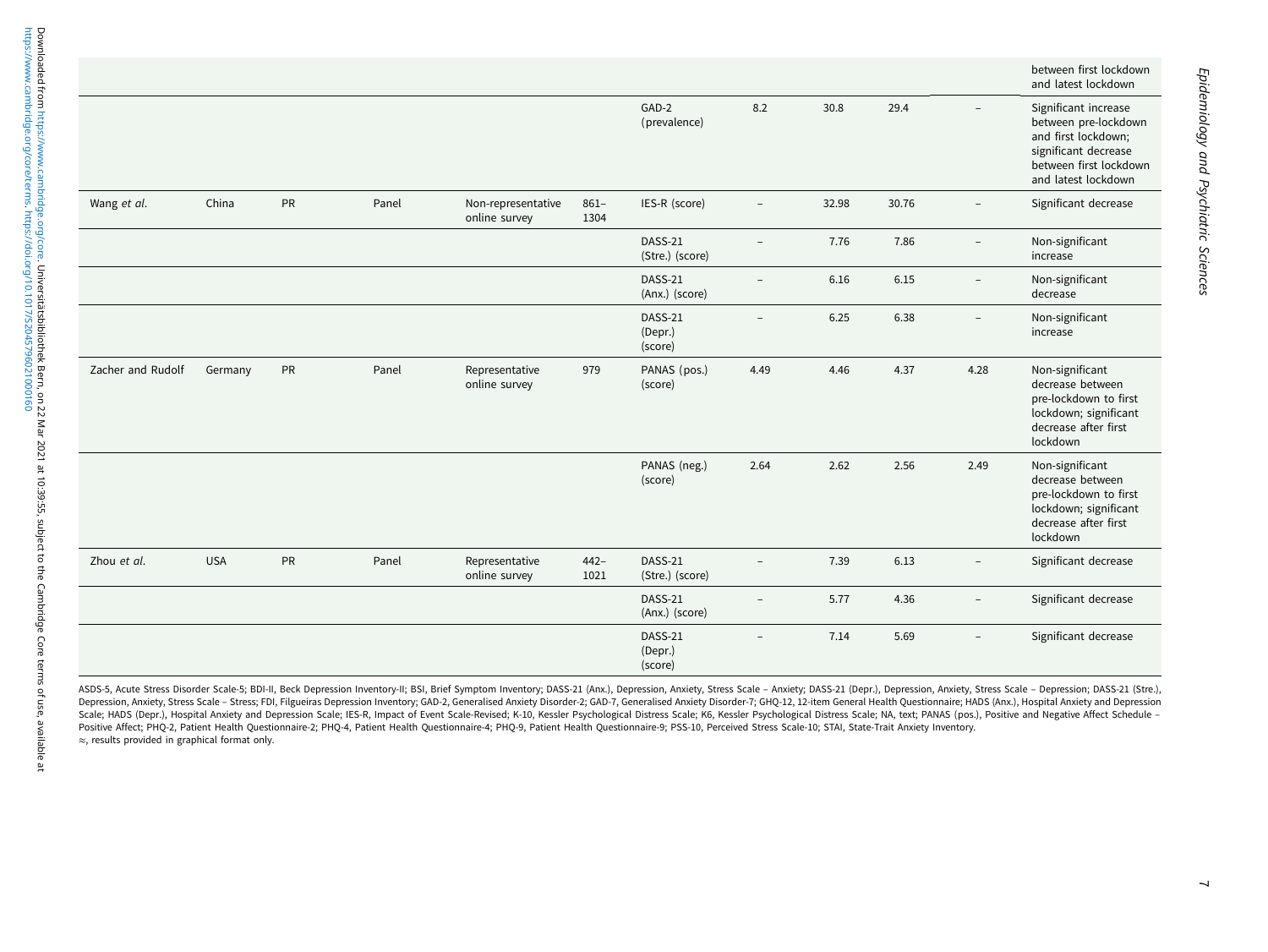collection and actual infection rates in the region where respondents live are crucial information that is commonly missing in the publications.

- (4) The implementation of non-pharmacological interventions, summarised as lockdown, was not uniform across countries or sometimes even within countries (e.g. the USA). Some states implemented very strict measures that locked citizens up in their houses, other states ordered curfews at night-time only, and other jurisdictions again adopted a 'lighter' approach (Oxford University, 2020). As the rigidity and time length of restrictions is known to be of importance in terms of mental health problems (Huremovic, 2019; Brooks et al., 2020), we assume that those differences need to be accounted for when interpreting data on mental health during and after lockdown. Further, the success of measures in terms of the reduction or even suppression of infection rates needs to be considered.
- (5) Alongside differences in the implementation of nonpharmacological intervention, states have also shown a diversity of policy responses. While some political leaders have clearly and consistently communicated the risks of the pandemic and of non-adherence to restrictions, others have denied the public health crisis and have defied recommendations from experts. As empirical research has demonstrated, this clearly had an impact on the general public. In the USA, for example, the politicisation of the pandemic has led to diverse views and behavioural responses according to political camps (Zhao et al., 2020). We assume that these differences will also impact the emotional response to the pandemic. When people see the virus as non-existent or to be of minor risk, there is no reason to be worried about it. In addition, states have differed to a certain extent in the welfare response that aimed at mitigating the economic and psychosocial consequences of the pandemic. The longer the pandemic is not sufficiently suppressed, the more important the welfare state response in terms of mental health becomes.

As data on other mental health indicators suggest, the first lockdown phase has – in general – not led to an increase in mental health care utilisation. A UK study reported that the demand for mental health care decreased partly due to fears of becoming infected in health care settings (Chen et al., 2020). A large German statutory health insurer published a report that indicated a sharp increase in mental health-related sick leave during the first pandemic peak that had returned to 'normal' levels during spring and summer of 2020. This report concluded: 'It would be inappropriate to derive increasing mental illness rates from these data' (Techniker Krankenkasse, 2020: 44; our translation). Also, suicide rates and suicide attempt rates in various countries do not seem to have risen compared to pre-pandemic times (e.g. Hernandez-Calle et al., 2020; John et al., 2020; Leske et al., 2020). Whether these trends will hold in further infection or lockdown phases remains to be seen. Our assumption that postlockdown mental health problems have not decreased to prepandemic levels is concerning in this regard. Newly imposed restrictions during the second phase of lockdown together with infection rates that are much higher than during the first pandemic wave and increasing economic worries may induce more mental health problems in future weeks and months. This may also result in a higher demand for mental health services.

#### Conclusions

We conclude from this rapid review that mental health problems in the general population have not essentially changed during the first lockdown after they have risen compared to pre-pandemic times. After easing of lockdown restrictions, they have decreased to a level that is assumingly higher than before the pandemic. As many data sources do not indicate an increasing demand for mental health care utilisation during the first wave of the pandemic, we interpret these mental health problems generally as distress that is to be expected during a global public health crisis. This conclusion, however, does not disregard that some individuals or some population groups have suffered psychologically over and above the commonly to be expected distress in the first half of 2020. Again, studies on people with pre-existing mental disorders, for example, do not generally suggest worse outcomes during the first lockdown phase. While some studies see more distress in this group (Liu et al., 2020; O'Connor et al., 2020), others reject this hypothesis (Pinkham et al., 2020; Schutzwohl and Mergel, 2020). Our conclusion does not disregard that there is a certain risk for increasing mental illness and demand for mental health care in the general population the longer the pandemic and its economic and psychosocial consequences will last.

In terms of methodology, we caution against the overinterpretation of results from single studies on mental health problems during the pandemic. Similar to meta-analyses of clinical trials which oftentimes provide conflicting results on health care interventions, only aggregate and synthesised data are able to inform on general trends. This is particularly the case during this pandemic as various confounding factors need to be considered when trying to get a clearer perspective on the complexity of mental health problems in such a crisis.

Supplementary material. The supplementary material for this article can be found at [https://doi.org/10.1017/S2045796021000160.](https://doi.org/10.1017/S2045796021000160)

Data. All data are shown in Table 1. No further data have been used for the analyses.

Acknowledgements. None.

Financial Support. None.

Conflict of Interest. None.

#### References

- Berkowitz SA and Basu S (2021) Unemployment insurance, health-related social needs, health care access, and mental health during the COVID-19 pandemic. JAMA Internal Medicine 8, P58–63. doi: 10.1001/jamainternmed. 2020.7048.
- Brooks SK, Webster RK, Smith LE, Woodland L, Wessely S, Greenberg N and Rubin GJ (2020) The psychological impact of quarantine and how to reduce it: rapid review of the evidence. The Lancet 395, 912–920.
- CDC (2020) Mental Health Household Pulse Survey. Atlanta, GA: CDC. Available at: [https://www.cdc.gov/nchs/covid19/pulse/mental-health.htm..](https://www.cdc.gov/nchs/covid19/pulse/mental-health.htm.)
- Chen S, Jones PB, Underwood BR, Moore A, Bullmore ET, Banerjee S, Osimo EF, Deakin JB, Hatfield CF, Thompson FJ, Artingstall JD, Slann MP, Lewis JR and Cardinal RN (2020) The early impact of COVID-19 on mental health and community physical health services and their patients' mortality in Cambridgeshire and Peterborough, UK. Journal of Psychiatric Research 131, 244–254.
- Fernandez-Castilla B, Jamshidi L, Declercq L, Beretvas SN, Onghena P and Van den Noortgate W (2020) The application of meta-analytic (multilevel) models with multiple random effects: a systematic review. Behavioral Research Methods 52, 2031–2052.